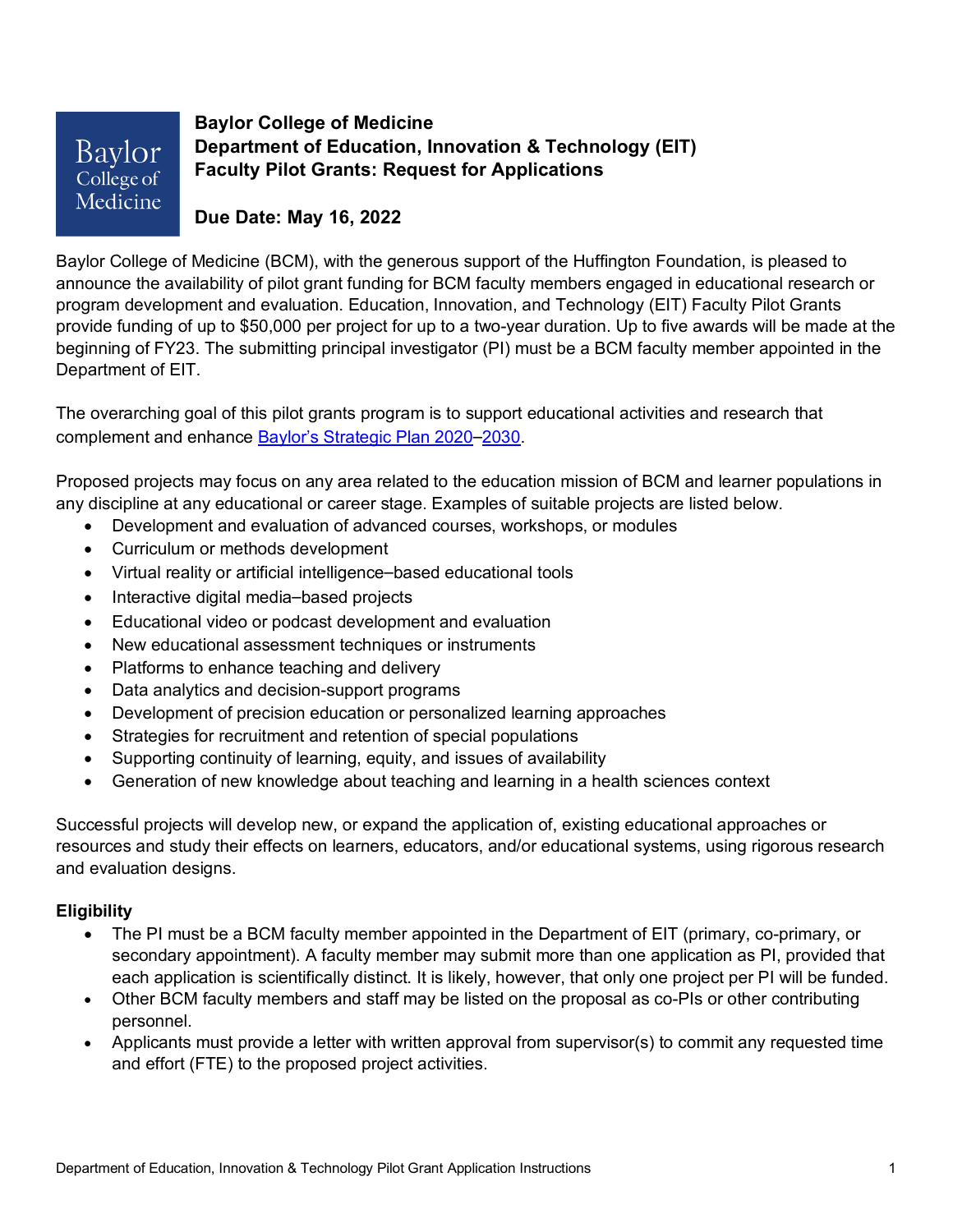#### **Use of Funds**

The EIT Faculty Pilot Grants program is intended to help faculty members launch or expand their educational research and development programs. A maximum of \$50,000 may be requested, regardless of project length (up to two years). The funds may be used to support salary and FTE (faculty, students, technicians, postdoctoral fellows), subcontractors, consultants, publication or technology charges, and/or supplies. Faculty salaries are permitted, but applicants should work with their supervisors if a commitment of FTE is requested. If salary support is not requested, applicants should describe how personnel will manage the time commitment required to complete project activities or whether the activities fall within the normal range of responsibilities of personnel. Equipment and travel expenses (with the exception of project presentations or other dissemination activities) are not permitted. COVID-19 related college policies regarding travel will apply in all instances. Award funds will be administered through the Department of EIT.

## **Project Reporting**

Projects with a one-year duration will submit a final report by August 30, 2023, and an abstract to the 2023 Academy of Distinguished Educators Showcase of Educational Scholarship by the abstract deadline. Two-year projects will submit a year one progress report by August 30, 2023, a final report by August 30, 2024, and an abstract to the 2024 Academy of Distinguished Educators Showcase of Educational Scholarship.

#### **Review Process**

Applications are being accepted for the upcoming fiscal year, with anticipated start dates of July 2, 2022. Applications will be reviewed after the deadline (May 16, 2022) by a committee that includes BCM faculty members and external faculty with expertise related to the education mission of the College. Written feedback will be provided to applicants after the review.

#### **Review Criteria**

Applications will be evaluated principally on the following elements, as well as on the quality of all required components listed under Application Materials.

- **Significance:** Does the proposed program address a key audience and an important problem or critical question related to education at BCM or the field in general?
- **Investigator(s) and Project Team**: Is the PI or PI team capable of providing both administrative and educational leadership necessary to complete the proposed work? Is appropriate effort allocated to accomplish the goals? Does the team represent all needed areas of expertise?
- **Innovation:** Is the proposed project characterized by innovation and scholarship? Is a clear case made for the proposed innovation? Are the proposed audience, concepts, approaches, methodologies, tools, or technologies novel, or do they represent improvements over the current state?
- **Approach:** Does the project have clearly stated goals and objectives? Is it based on sound educational principles? Is the design relevant to the target audience(s) and likely to achieve intended outcomes? Where appropriate, is attention paid to pedagogy or teaching approaches, curricular design strategies, equity and cultural relevance to the target audience, and recruitment of participants? Is the timeline appropriate and feasible? Is there a dissemination plan?
- **Evaluation Plan**: Is the evaluation aligned to project goals and objectives? Does the plan include formative and summative evaluation strategies? Does the plan have sufficient rigor with regard to instrument selection and design, sample sizes, and methods of analysis?
- **Budget**: Are expenses (including effort) reasonable and aligned with the proposed project? Are requested budget items appropriately justified and documented in the budget narrative section?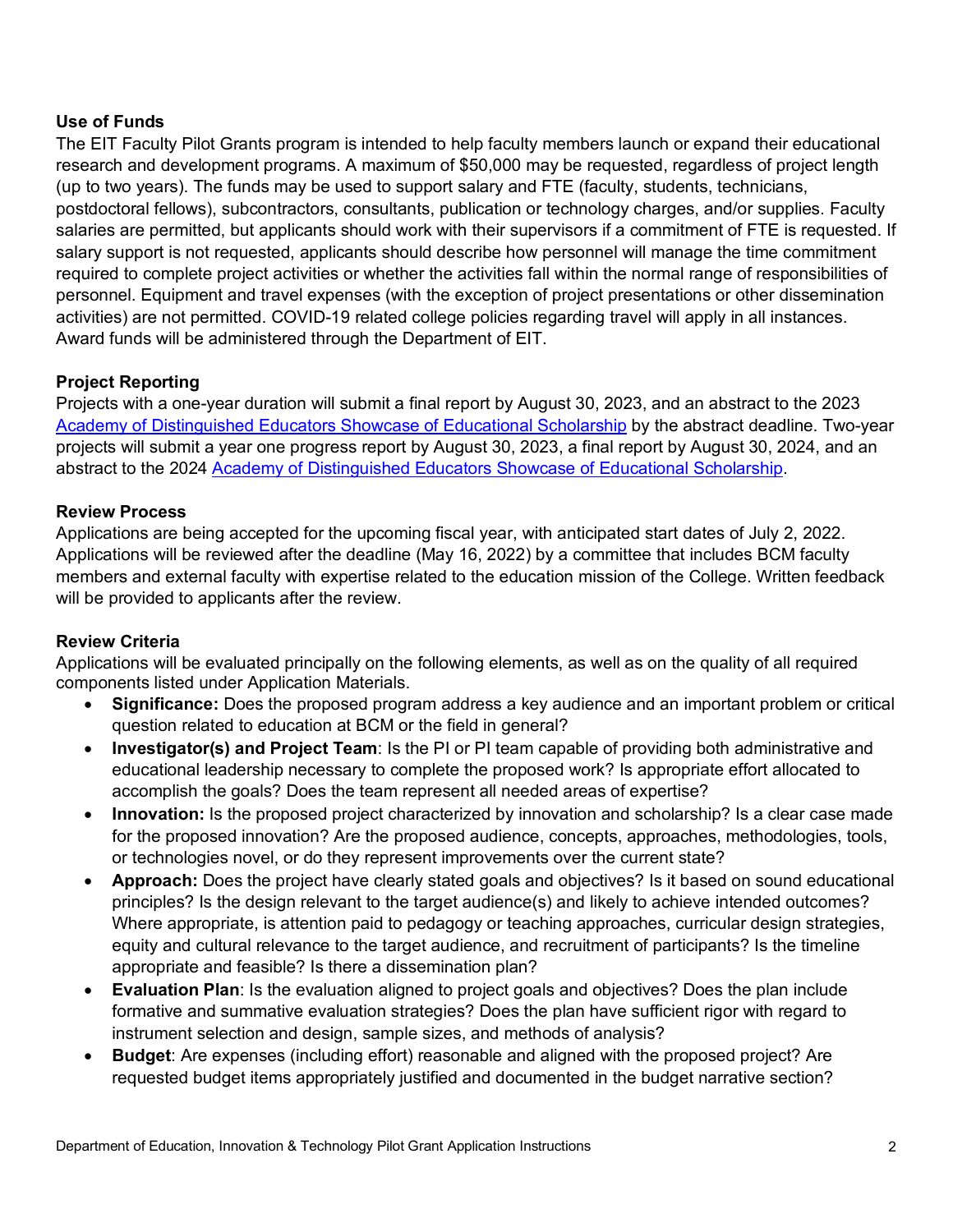## **Format of the Application**

All documents must be uploaded together as a single PDF file in the order given in the Application Materials section.

## **Submission Information**

Applications should be submitted online at requestforapplications@bcm.edu. The application deadline is May 16, 2022, by 5 p.m.

## **Application Materials**

An application must include the sections listed below (in the order listed). All pages must be numbered. Text should be single-spaced, 11-point Arial or Helvetica or 12-point Times font, with minimum of 1/2" margins.

- **1. Cover Page:** Please use the form provided.
- **2. Project Abstract:** Maximum 300 words in the designated space on the cover page.
- **3. Budget:** Provide a summary of the total request using the Budget Summary Form provided. Include a detailed budget narrative explaining how funds will be spent (including % FTE commitment and dollar amount for individuals for whom support is requested). The budget narrative may be up to two pages, single-spaced, 11-point Arial or Helvetica or 12-point Times font, with minimum of ½" margins.
- **4. Educational Project Rationale and Plan:** This part of the application should be 3–6 pages, singlespaced, 11-point Arial or Helvetica or 12-point Times font, with minimum of ½" margins. The following sections should be included.
	- a. Goals and objectives or specific aims, including research questions
	- b. Significance, including potential for broader impacts (benefits beyond immediate project impacts) and relevance to BCM strategic plan
	- c. Innovation
	- d. Background or related research by PI or other team members
	- e. Personnel, qualifications, and roles on project (PI and team members).
	- f. Approach or proposed plan of work, including description of how the goals and objectives will be achieved (work to be carried out), methodologies, evaluation plan, dissemination of results, and deliverables
	- g. Timeline of project activities and milestones
- **5. Literature Cited.** List complete citations on a separate page. The list of literature cited does not count toward the 6-page limit of the Project Rationale and Plan.
- **6. Recruitment and Protection of Human Subjects:** Provide a one-page overview of protections of human subjects, including the following information (applicable only if survey, pre/post assessments, interviews, focus groups, or other human subjects data will be collected).
	- a. Risks to Human Subjects (inclusion/exclusion criteria; rationale for involvement of any vulnerable populations; role of collaborating sites; description of what research material, data, and information will be collected; how access to any personally identifiable information that is collected and retained will be managed and protected; all potential risks to subjects).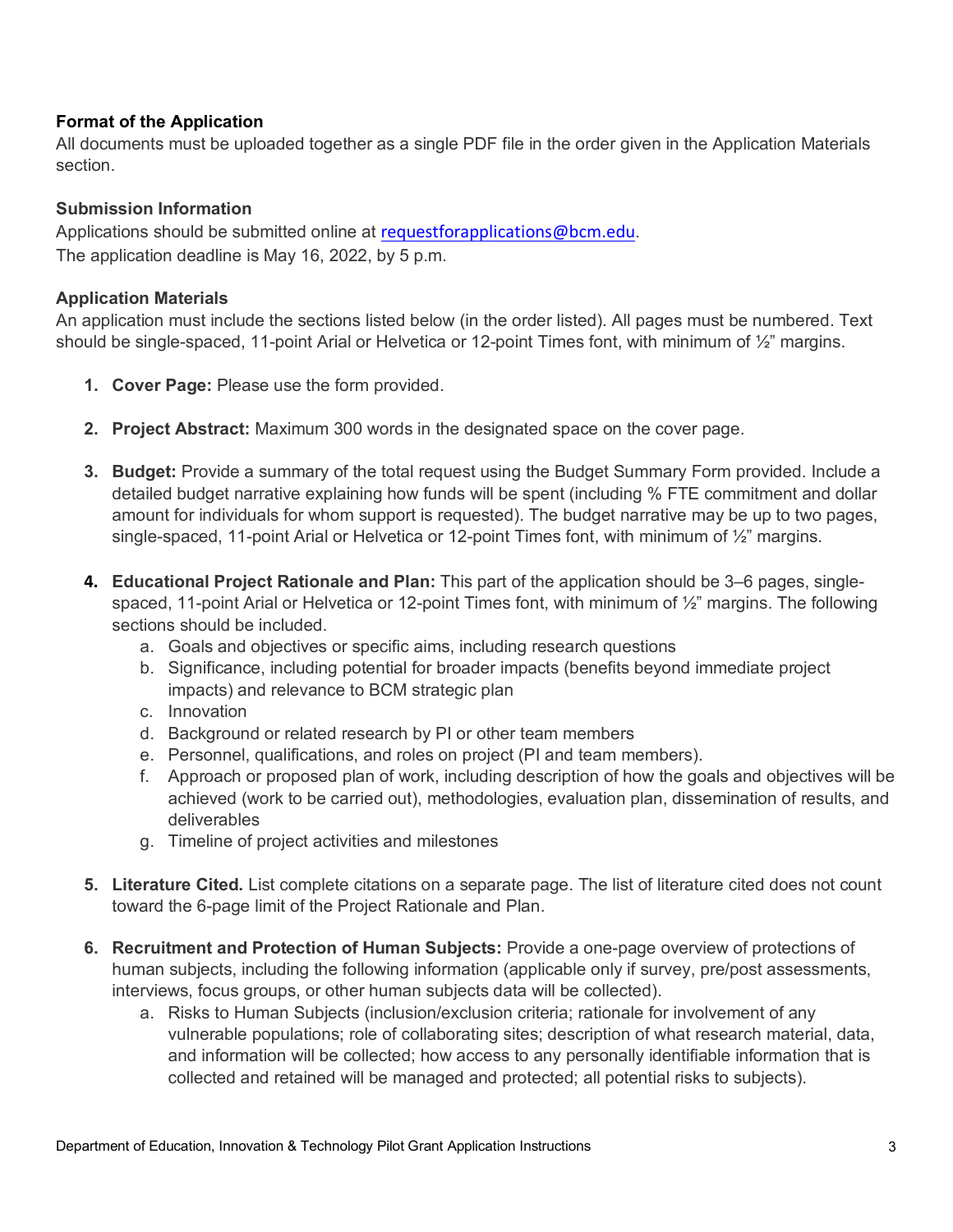- b. Adequacy of Protection against Risks (how subjects will be recruited; description of informed consent, parental permission, and assent; how risks will be minimized; additional protections for vulnerable populations).
- c. Potential Benefits of the Proposed Research (describe how potential risks to subjects appear reasonable in relation to proposed benefits).

**NOTE to applicants whose projects are selected for funding:** if a project involves human-subjects research, applicants will be required to have an IRB-approved human-subjects protocol (which must be in place or in progress before funds are released).

- **7. Biosketches:** Include the PI's updated NIH biosketch. Also, include biosketches for Co-PIs or other key personnel as appropriate.
- **8. Letters of Endorsement and Commitment:** Include letters of commitment from collaborators or consultants as appropriate. Include a short letter with written approval from supervisor to commit any requested FTE to the proposed project activities. Do not include general letters of support or endorsement.

## **Proposal Preparation Tips**

- Successful projects will
	- $\circ$  have a relevant question and potential to advance the field of evidence-based educational practices, programs or tools;
	- o describe possible impact within BCM and/or with external audiences;
	- o document sufficient expertise to complete the activities, including diversity and appropriateness of expertise;
	- $\circ$  include a plan for rigorous evaluation of the activities, such as quiding questions, data to be collected, how the data will be analyzed, and what evaluation instrument(s) will be used or developed;
	- $\circ$  include a dissemination plan and describe how any programs or educational resources will be sustained or made available;
	- o include a detailed timeline or Gantt Chart of project activities; and
	- o have a well-thought-out and documented budget description.
- Grant Preparation Tips from Previous Grantees.
	- o Organization is everyone's friend (plan your literature review in advance, recruit any trainees to be involved as soon as possible, and schedule team planning time on a weekly basis).
	- $\circ$  Ground the research questions in prior literature, have a concise project design, and demonstrate the educational need.
	- $\circ$  Use diagrams and graphics as appropriate to enhance the clarity of the proposal.
	- o Beware of scope creep—it all sounds good until you reach a deadline.
	- $\circ$  Consider transferability and future scalability of your project. Can it be modeled to fit other programs? Will it have wider impact?
	- $\circ$  If your project involves technology, new software, and/or website or databased development, connect with Academic IT early in the proposal-planning process to obtain estimates of feasibility, development time, and cost.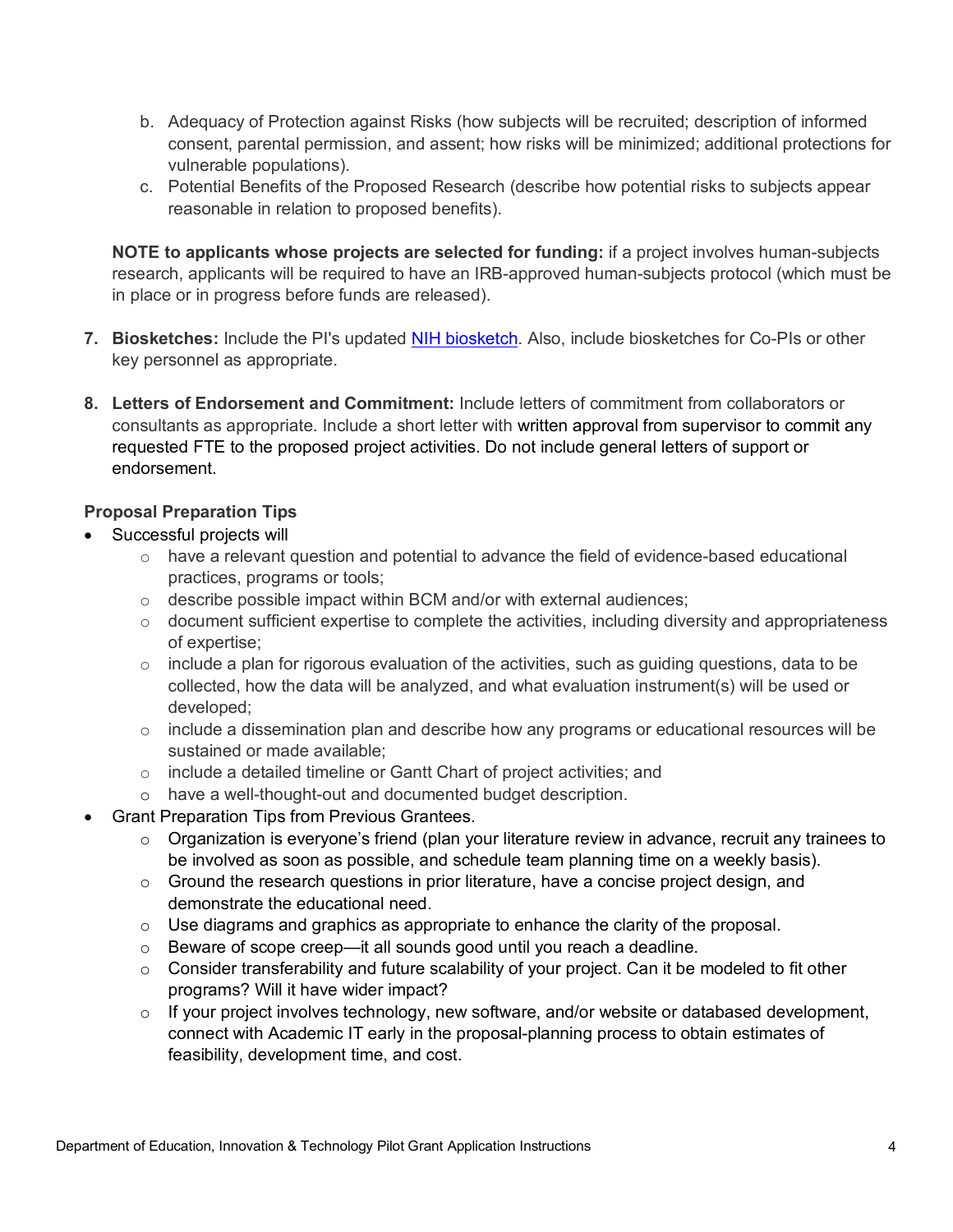#### **Examples of Appropriate Budget Narrative Sections**

#### **Personnel**

Marie Curie, PhD, Assistant Professor of Radiology at Baylor College of Medicine, will collaborate by developing project curricular content and guiding program field-testing. Dr Curie will devote 0.1 FTE to the project each year (Y1: \$3,500/977 salary/ fringe; Y2: \$3,500/977; Total: \$7,000/1,954).

#### **Travel request**

Funds are requested for the PI to attend a national professional conference in Year 2 to present findings and disseminate project resources. Estimated travel cost: round trip airfare \$1,300; per diem (meals, lodging, ground transportation)  $$600$  per day (x two days  $= $1,200$ ). Total request: \$2,500.

#### **Consultants**

External evaluator Thomas Bayes (see letter), University of Edinburgh, will work with project personnel to acquire, define, or create evaluation instruments. Professor Bayes will oversee data analysis/dissemination and help to write project publications and reports. He will devote a total of 10 days to the project (x \$500/day). Total request: \$5,000.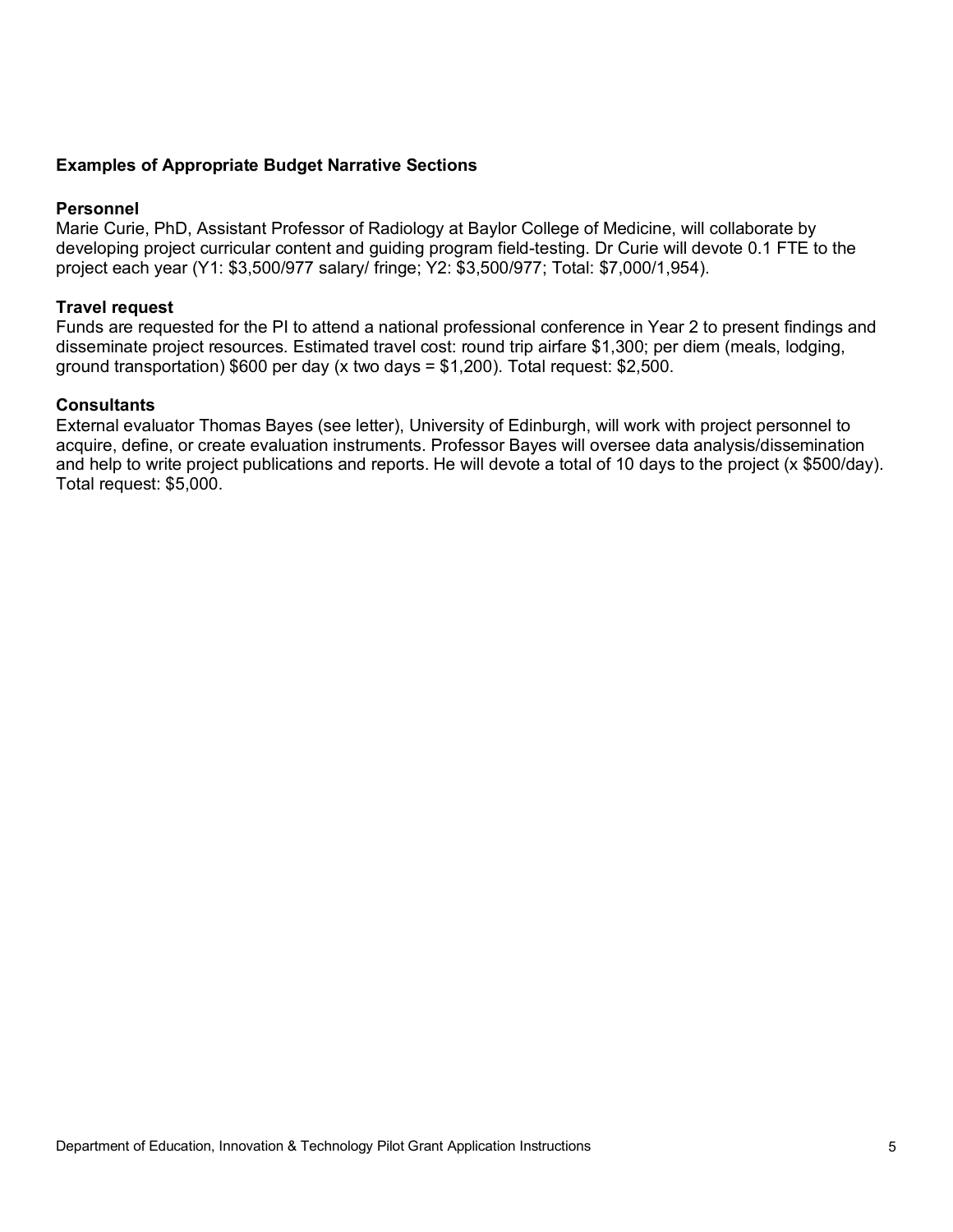| <b>COVER PAGE</b><br>EDUCATION, INNOVATION & TECHNOLOGY (EIT) FACULTY PILOT GRANT |      |  |                                                                                                                               |  |  |
|-----------------------------------------------------------------------------------|------|--|-------------------------------------------------------------------------------------------------------------------------------|--|--|
| <b>TITLE OF PROJECT:</b>                                                          |      |  |                                                                                                                               |  |  |
| <b>NAME OF APPLICANT:</b>                                                         |      |  | DEGREE(S):                                                                                                                    |  |  |
| POSITION TITLE:                                                                   |      |  | <b>MAILING ADDRESS:</b>                                                                                                       |  |  |
| DEPARTMENT(S):                                                                    |      |  |                                                                                                                               |  |  |
| TEL:                                                                              | FAX: |  | EMAIL:                                                                                                                        |  |  |
| <b>START DATE:</b>                                                                |      |  | TOTAL REQUESTED FUNDS: \$                                                                                                     |  |  |
|                                                                                   |      |  | The signature below attests that, upon receipt of the grant, I will submit required progress and/or final reports and fulfill |  |  |
| all other program requirements.<br>SIGNATURE OF APPLICANT:                        |      |  | DATE:                                                                                                                         |  |  |
|                                                                                   |      |  |                                                                                                                               |  |  |